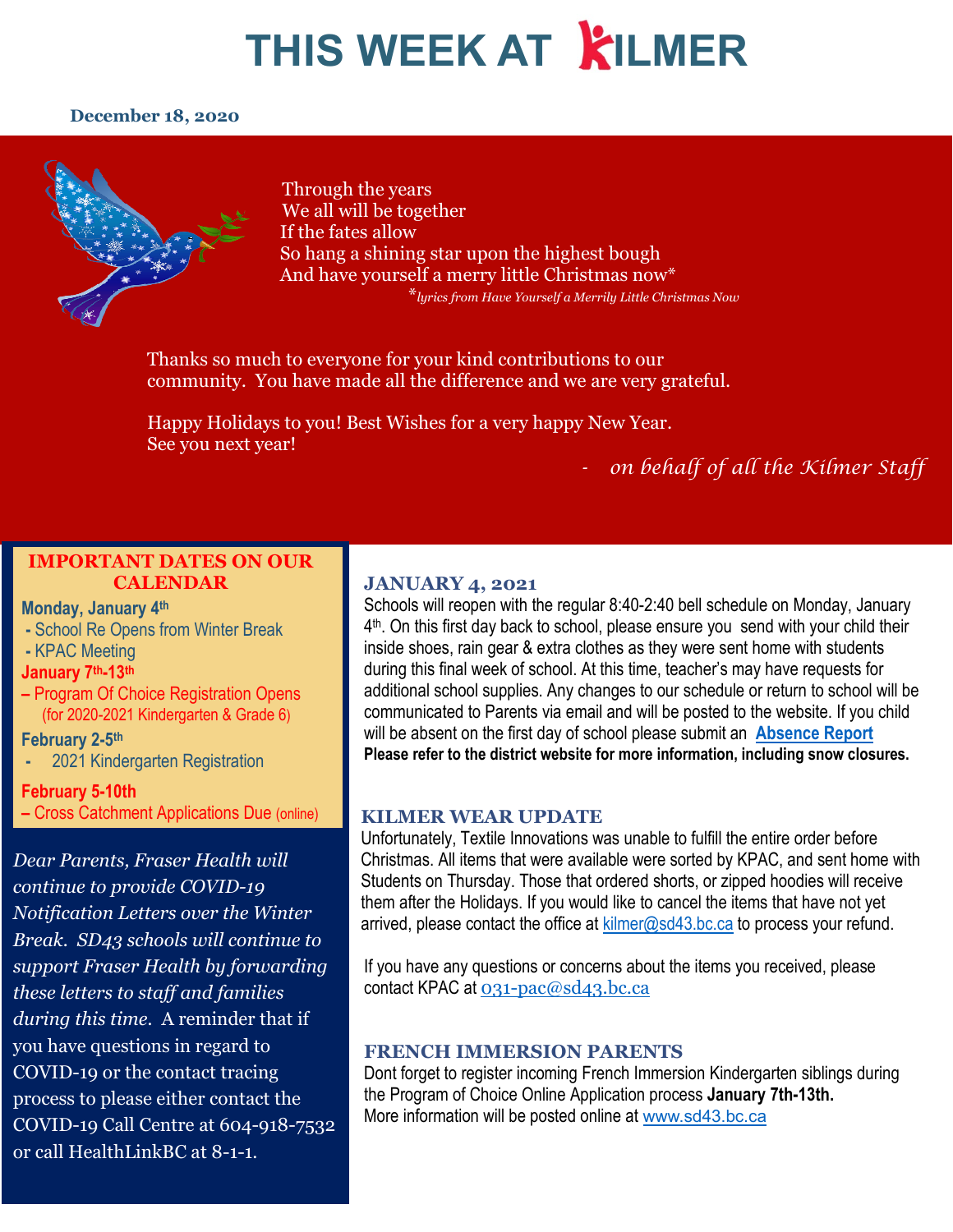#### **ILLNESS POLICY**

All students, staff and visitors must perform a [Daily Health Check](http://www.sd43.bc.ca/Lists/Documents/2020.09.18%20Daily%20Health%20Check%20Screen%20(English).pdf) before coming to school and stay home when sick.

| Your child must stay home for | -Fever              | -cough                  |
|-------------------------------|---------------------|-------------------------|
| at least                      | -shortness of       | -worsening of chronic   |
| 24 hours                      | breath<br>-vomiting | cough<br>-loss of taste |
| if they have any of the       | -diarrhea           | -loss of smell          |
| following symptoms:           | -nausea             | -chills                 |

**If symptoms do not improve or worsen after 24hrs you must seek a Health Assessment before returning to school**.

A health assessment can include calling 8-1-1, a primary care provider like a physician or nurse practitioner, or going to a COVID-19 testing centre.

If a COVID-19 test is not recommended by the health assessment, your child can return to school when symptoms improve and they feel well enough. Testing may not be recommended if the assessment determines that the symptoms are due to another cause (i.e. Not COVID-19).

If a COVID-19 test is recommended but is not done because the person or parent chooses not to have the test or a health assessment is not sought when recommended, and the person's symptoms are not related to a previously diagnosed health condition, they should stay home from school until 10 days after the onset of symptoms, and then may return if feeling well enough.

If the COVID-19 test is positive, the person should stay home until they are told by public health to end their self-isolation. In most cases this is 10 days after the onset of symptoms. Public health will contact everyone with a positive test.

**If the COVID-19 test is negative, the person can return to school once symptoms have improved and they**  feel well enough. Symptoms of common respiratory illnesses can persist for a week or more. Re-testing is not needed unless the person develops a new illness. BCCDC has information on receiving negative test results.

If a child starts showing symptoms of which **could be Influenza or COVID-19** while at school, they will be instructed to put on a mask and moved to the Isolation Room. Parents will be contacted and must plan arrangements to have their student picked up right away. **Parents must seek a Health Assessment for their child, and students should not return for at least 24 hours.** 

#### **KPAC IS FUNDRAISING!**



Cobs Fundraiser - Visit COBS Bread at Oxford Marker (2020 Oxford Connector, Port Coquitlam) and mention "Kilmer Elementary School' and COBS Bread will donate 5% of the purchase to the school.

### **NEW! Return It Express Fundraiser!**

École Kilmer Elementary School is now registered with Return It Express Recycling in BC.

Our return it code is: **604-941-3401** *\*updated*



Alternatively, if you would like to request an Express Bag label, please contact PAC at:  $031$ -pac@sd43.bc.ca!



### **NEW! Provincial Fundraiser**

Use Code "**KPAC**" during the checkout process of your next Online Order, and a percentage will be donated to Kilmer!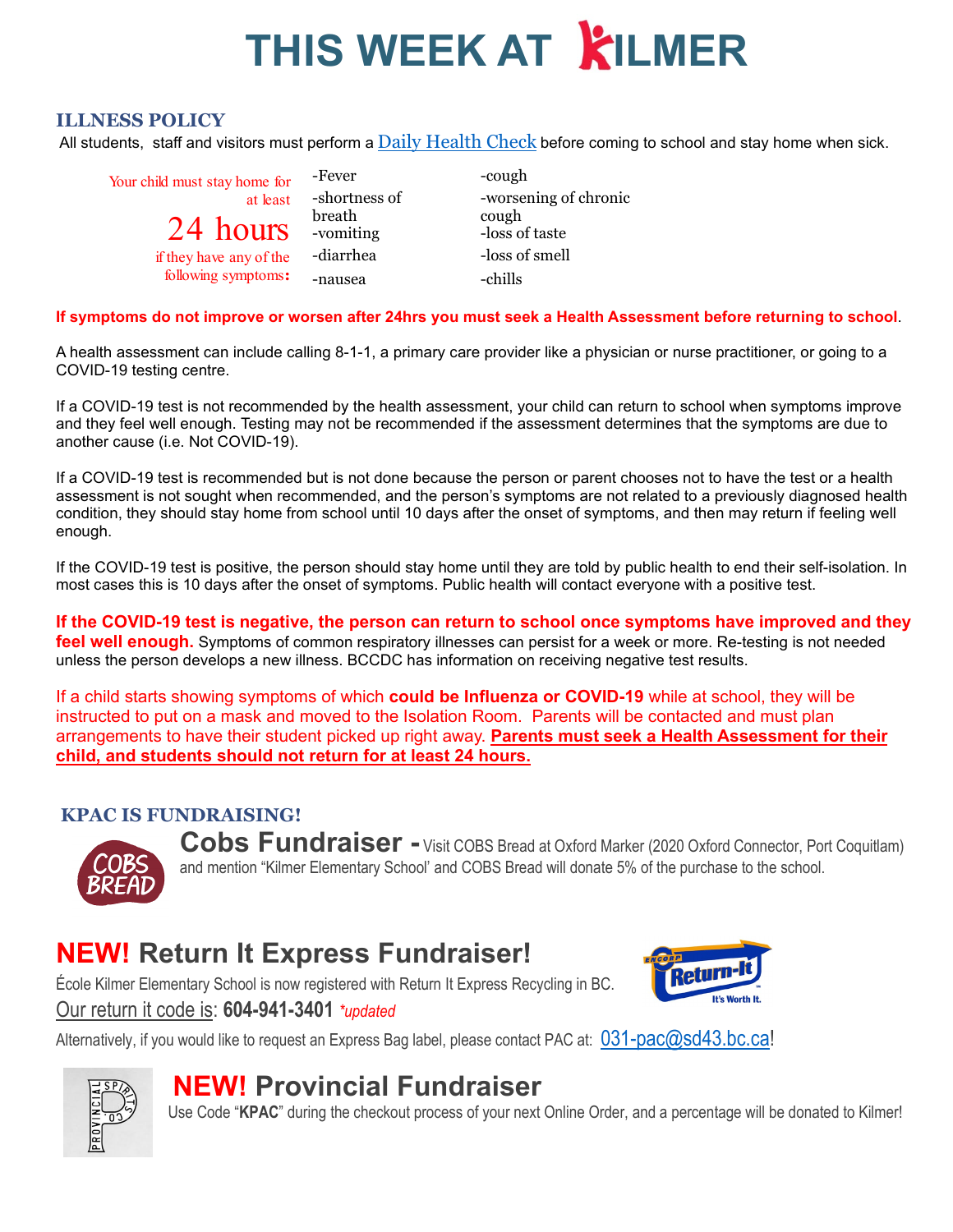#### **STUDENT ABSENCES**

If your child is going to be away, you're running late or they require an early dismissal please submit a Daily Absence Report Online, before 8am**. If your student is on the GTS Program, please put in their absences for January 2021. [Report your Student's Absence Online](https://www2016.sd43.bc.ca/eforms/_layouts/15/FormServer.aspx?XsnLocation=http://www2016.sd43.bc.ca/eforms/AbsenceReportForm/Forms/template.xsn&OpenIn=browser&SaveLocation=http://www2016.sd43.bc.ca/eforms/AbsenceReportForm&Source=http://www2016.sd43.bc.ca/eforms/AbsenceReportForm)**

*We ask that any students arriving AFTER 9:30 am report to the main entrance. If you are picking your child up for an appointment during the lunch break, it is helpful if you can plan to pick them up at 11:45 from their classroom door.*

#### **Kilmer Elementary**

#### **OFFICE HOURS**

1575 Knappen St Port Coquitlam, BC V3C 2P8 604-941-3401 kilmer@sd43.b.ca [www.sd43.bc.ca/school/kilmer](http://www.sd43.bc.ca/school/kilmer)

*The doors to the school remain locked, please call the office at 604-941-3401 between 8:15-3:15 if you require assistance or email the school at Kilmer@sd43.bc.ca. We ask that your child arrives prepared for their day.*